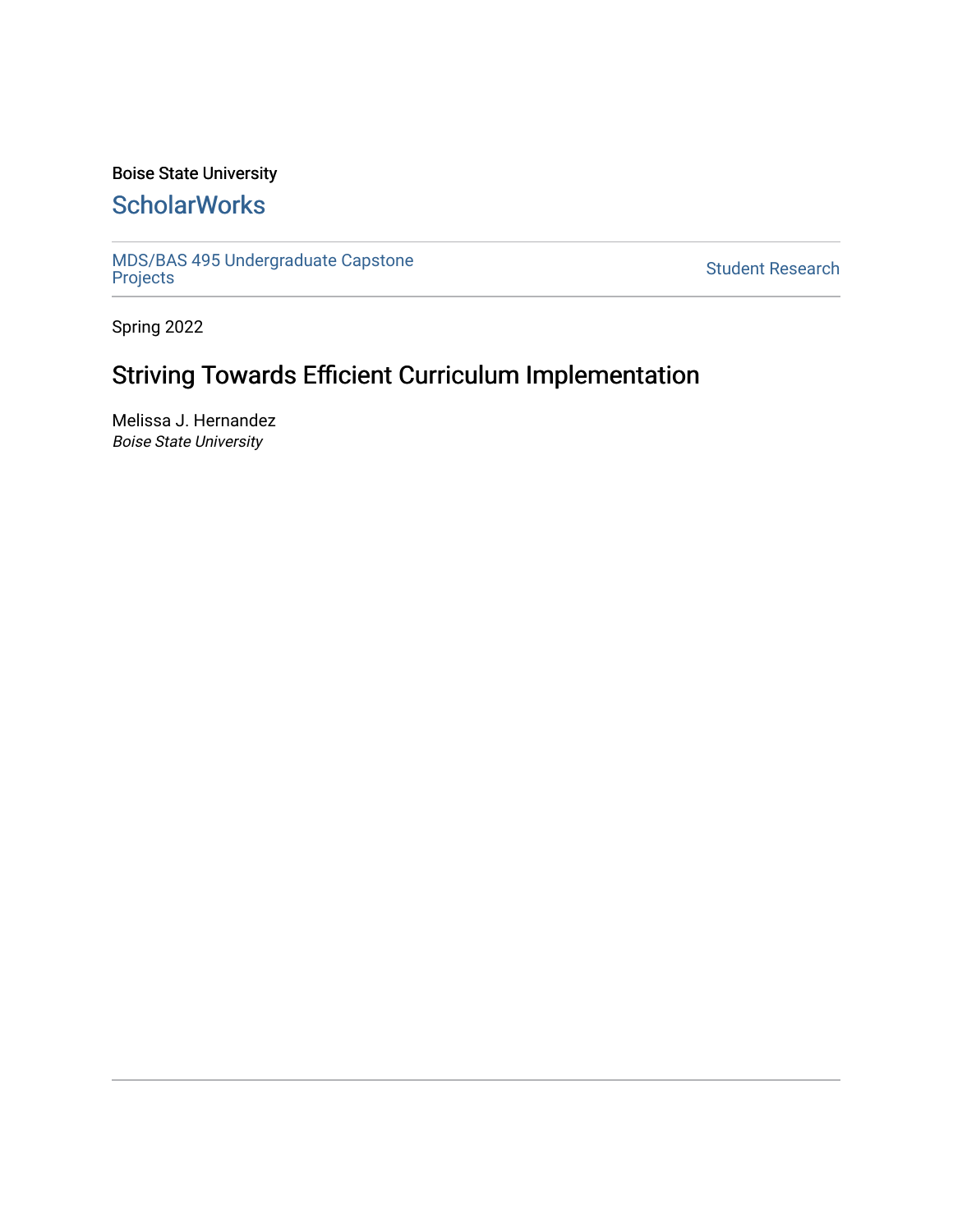Striving Towards Efficient Curriculum Implementation

Melissa J. Hernandez

Boise State University

Author Note

Boise State Universities Bachelor of Arts Multidisciplinary Studies Online Program

Melissahernandez206@u.boisestate.edu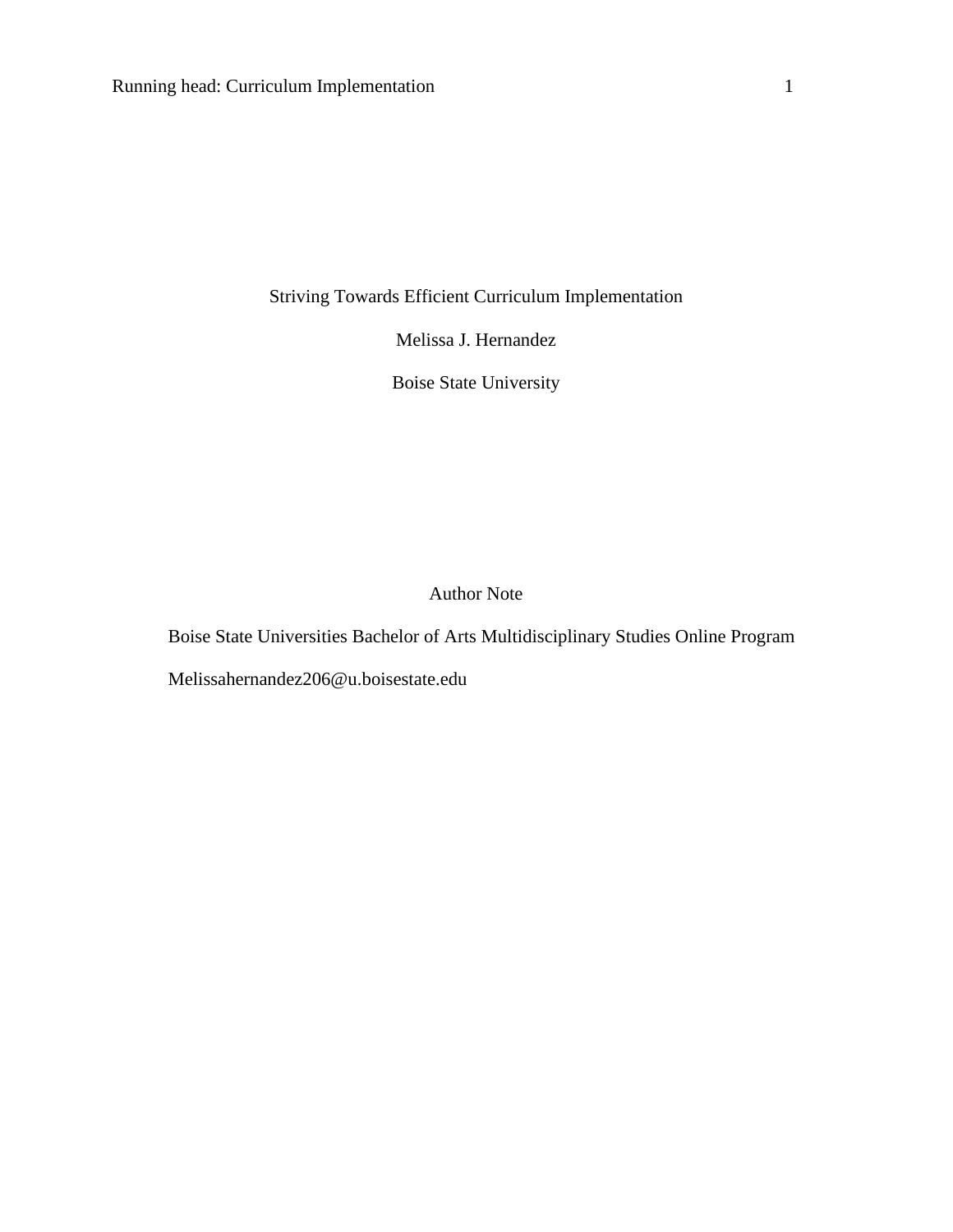#### Abstract

As an Early Learning Mentor Coach for a non profit organization my job is to ensure proper implementation of our curriculum within the classroom in order to be in compliance with our grant agreements. Through this process I had to think of a way to support teaching staff and helping them be successful without adding extra stress or hours to their work days. Whether this was to be done through a binder, a reflection checklist, or a website, I needed to come up with something that was efficient, effective, and convenient for the teachers.

*Keywords:* Curriculum, Efficient, Effective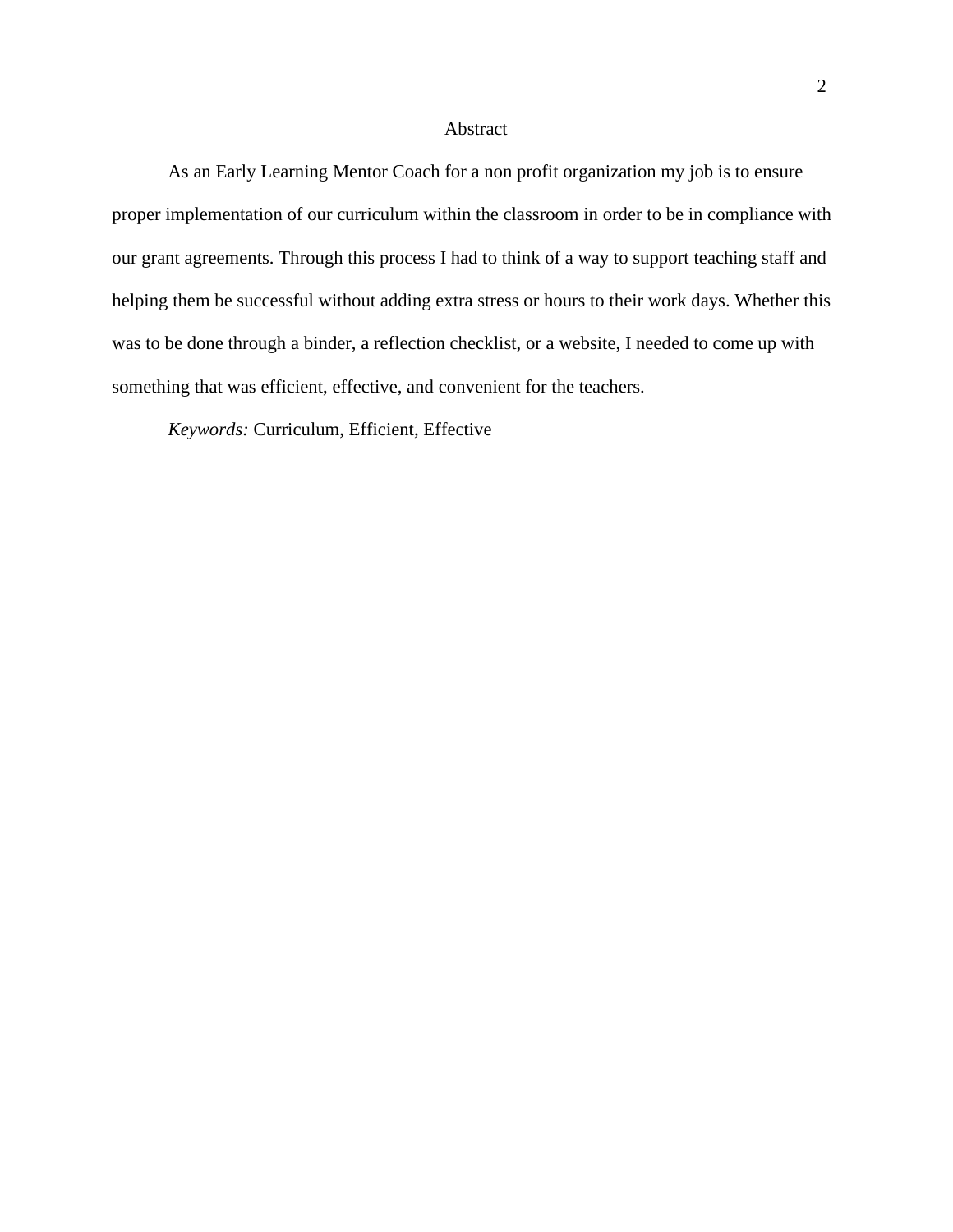#### **Introduction to your Capstone Project**

Throughout my capstone project I focused on how I might provide professional development and curriculum implementation resources to teachers that I work with. I will be completing this through the use of the action approach and have thought of either creating a handbook or a website. A website would not only provide a convenient place for teachers to find resources, but would also be accessible to parents. Because teachers are busy, I am hoping this site encourages them to seek out additional information when challenges arise in the classroom by taking away the stress of having to do the research themselves. Through conversations that I have had with teachers I realized that a common frustration shared among them was that they did not feel that they received training for some of the things that are expected of them. I am hoping this approach relieves some of that frustration and stress while providing them with the tools necessary for success.

#### **Section 1: Innovative Approach**

#### **Bringing Together Perspectives**

Prior to being an Early Learning Mentor Coach, I worked as a Lead Teacher for the Head Start program and was able to bring the teacher and coach perspective when curating my website. Teachers in the Head Start program get observed twice a year by different program specialists and my role is to prepare them for these observations. These observations include meal service, mental health, preschool quality assessments, active supervision, and teacher child interaction observations. Each specialists is looking for classroom interactions, teacher practices, environmental set up, policy, and curriculum implementation. After observations are completed and feedback/notes are provided I plan to use the website to provide resources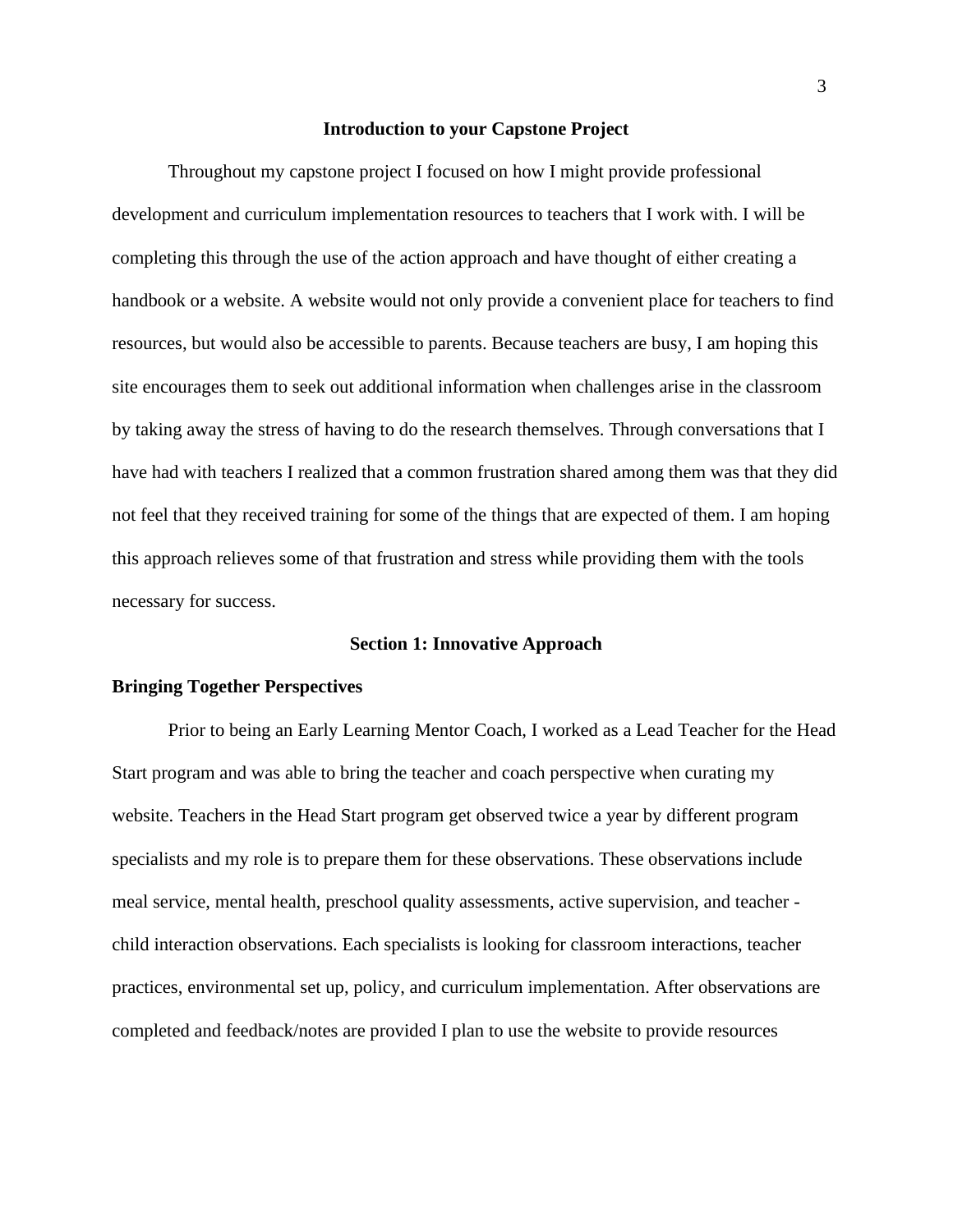specific to each area and share these with the teachers in order to improve practices and gain an understanding in the importance of these observations and how they interconnect with eachother.

#### **Creating Innovative Approaches: Beyond Either/Or**

After doing some initial research, I saw that there were a few reports of teacher frustrations about not having one spot to find teaching resources/ideas/materials. I also noticed that websites that did offer professional development materials for teachers either charged a fee or only provided tools that they specifically owned or created, meaning teachers would either have to pay to improve their practice or navigate through several different websites to find information relevant to the problem they are facing at that particular moment. Additionally, within my program there isn't a single system used to get training, articles, or other professional development sources to teachers. While, there are websites that provide instructional information there aren't any that are curated to meet the individual needs of the teachers that I am working with and set up to easily provide relevant information to help teachers improve teaching practices and observation scores.

#### **Section 2: Emotional Intelligence**

#### **Awareness of Self and Others**

Working towards my capstone project has given me the opportunity to reflect on the challenges I faced as a teacher and the frustrations I feel as a coach towards the teachers that I work with. As a teacher I felt frustrated when I did not have enough time to review all of the curriculum materials that were left on my desk after a long day. Going into this project I focused a lot on gathering informational material that I needed. Throughout the process I have made a shift to focus more on getting material out to teachers of topics that they are struggling with. This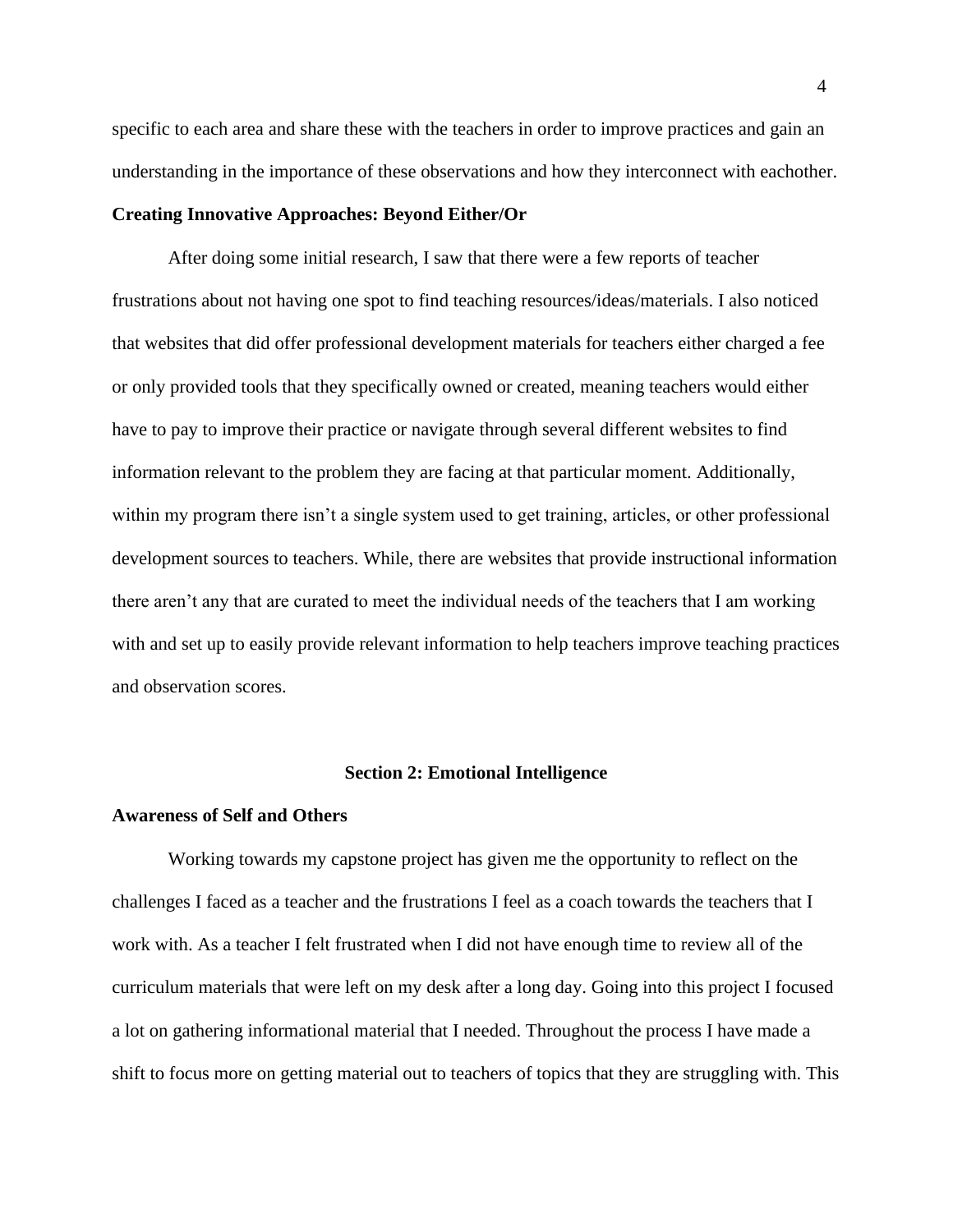shift came after I found myself feeling frustrated with a teacher who was behind on her assessments. I thought to myself, "she doesn't care enough" but in reality she's facing her own struggles. As a new teacher she is working towards developing a relationship with families and students that had already established a connection with a previous teacher. So, for this particular teacher I might share resources that focus on confidence and relationship building. In my work as a coach and towards my capstone, I have had to work on becoming a better listener and allow the teachers to come up with their own solutions. My goal wasn't to tell them what they needed to improve, it was to provide them with the tools to strengthen areas once they've identified where they were needed extra support. I am working on building this and strengthening my listening skills by getting clarification from others of their frustrations and curiosity by repeating what I hear and asking open ended questions. This practice, I feel, is going to allow me to better curate my website to the needs and interests of the teacher vs. the needs and interests I had as a teacher. **Consideration of the Audience: Emotional Intelligence**

My website focuses on reflection, goals, and ideas set by teachers. It has been developed and updated to include different resource materials such as pictures, articles, podcasts, and videos in order to meet the needs of individual learning styles. Teachers will get to share how they feel things are going in the classroom and identify areas that need growth. I then take that reflection and find resource material that offers information and ideas in strengthening that specific area within the classroom. The way I that I introduce my website to individual teachers will be influenced by their ability and openness to receive suggestions, feedback, and guidance.

#### **Value to Others: Emotional Intelligence**

During my reflection with the other instructional coaches working with teachers within our program I learned that teachers aren't burned out, they just don't have the support/resources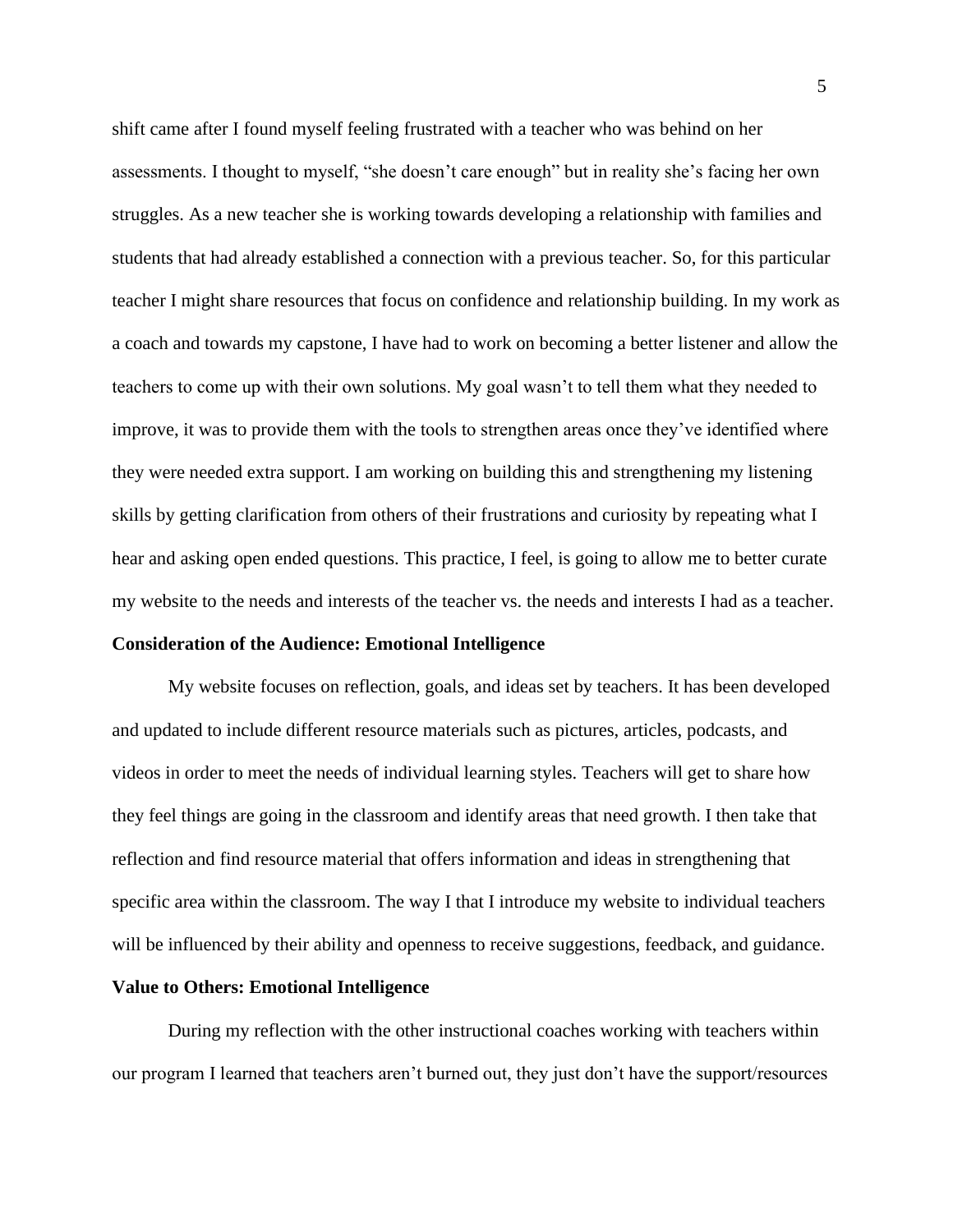that they need to succeed. Anytime teachers are observed, they focus on the score and whether it's good or bad. This can be discouraging, especially when scores are provided without guidance on how to strengthen areas of concern. Our curriculum has extensive research showing its long term influence on children which is why we try to be as efficient as possible, but in order to be efficient we need to provide our staff with the tools to be successful. Not only will my website share with the teacher the why as to how important and valuable they are to these children, it will also share with the teacher the how when it comes to strengthening their implementation. A high score feels rewarding and I want to help teachers meet that goal. My project is going to offer teachers support, reassurance, and will scaffold their learning.

#### **Section 3: Creative Thinking**

#### **The Creative Framework**

In the first seven weeks of the semester it took a while for me to decide how I would approach my capstone project. I thought of wanting to do something different and meaningful but also realistic and attainable with the amount of time that I had available outside of other coursework and work responsibilities. At first I thought, maybe this isn't too out of the box. But then I realized that this would be a challenge for me because I am not technologically savvy. Another factor that played into my decision was when I was having trouble with my computer and getting something to load correctly, I became very impatient and frustrated. My husband then said to me, "teachers really need to be required to take a tech course and just learn the basics" and I think this inspired me to teach myself and take on the challenge of building my skills and knowledge with computers while also supporting teachers in my program.

#### **Unique Approach/es to Project**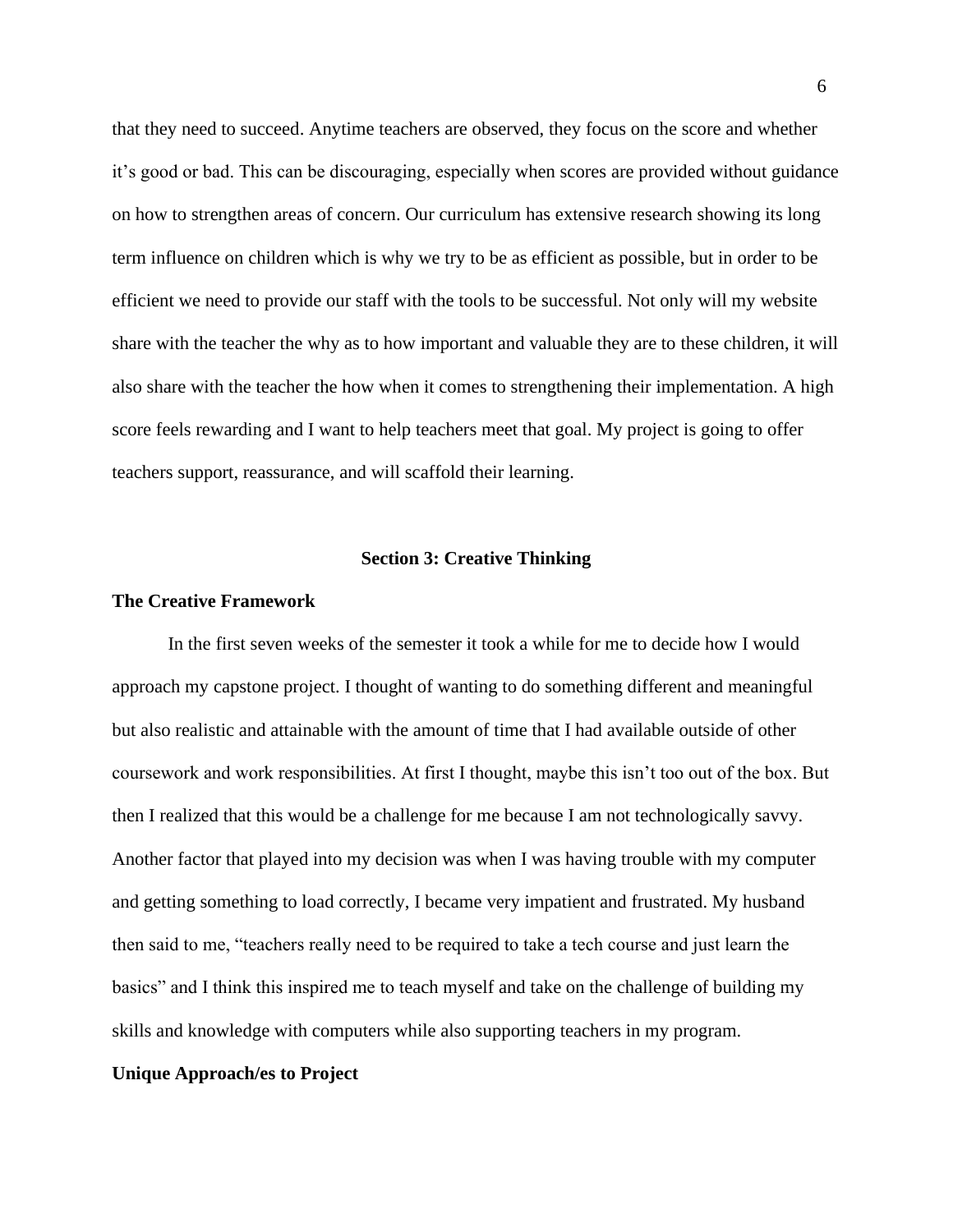While there are many websites out there with different articles and trainings for early childhood educators, many of the websites only have their own publishings listed on them. For example, teachstone only has teachstone videos, highscope only has highscope videos, webinars, and articles. The information on these websites is not categorized by teaching strategies, challenging behaviors, or really any specifics. Most of the information on the websites is found through a search engine and then having to scroll through many articles in order to find fitting information. The idea with my website is that it will bring together those different articles, videos, strategies, or webinars, separate them based on topic/interest/need, and provide them all on one site. Making the search for information easier and more convenient for teachers. It is also a way for me to get information to teachers about a specific topic they are wondering about without bombarding them with 4 resource articles when I visit their classrooms while also meeting their unique learning styles; whether it's through reading print, watching videos, or through hands on implementation.

#### **Section 4: Your Innovative Solution**

#### **Accomplishment of Capstone**

My project provided teachers in my program with the tools and support they were seeking in order to be successful in curriculum implementation within the classroom. Right now, the website has information on it about general implementation practices, professional development opportunities, and supporting behaviors within the classroom. Once more teachers begin requesting more information in regards to their area of interest or needs will be on the website with different delivery methods (article/podcast/video). If utilized and successful this website has the potential to contribute to employee retention by providing teachers with the tools for success. As more teachers are receiving additional support and trainings on how to redirect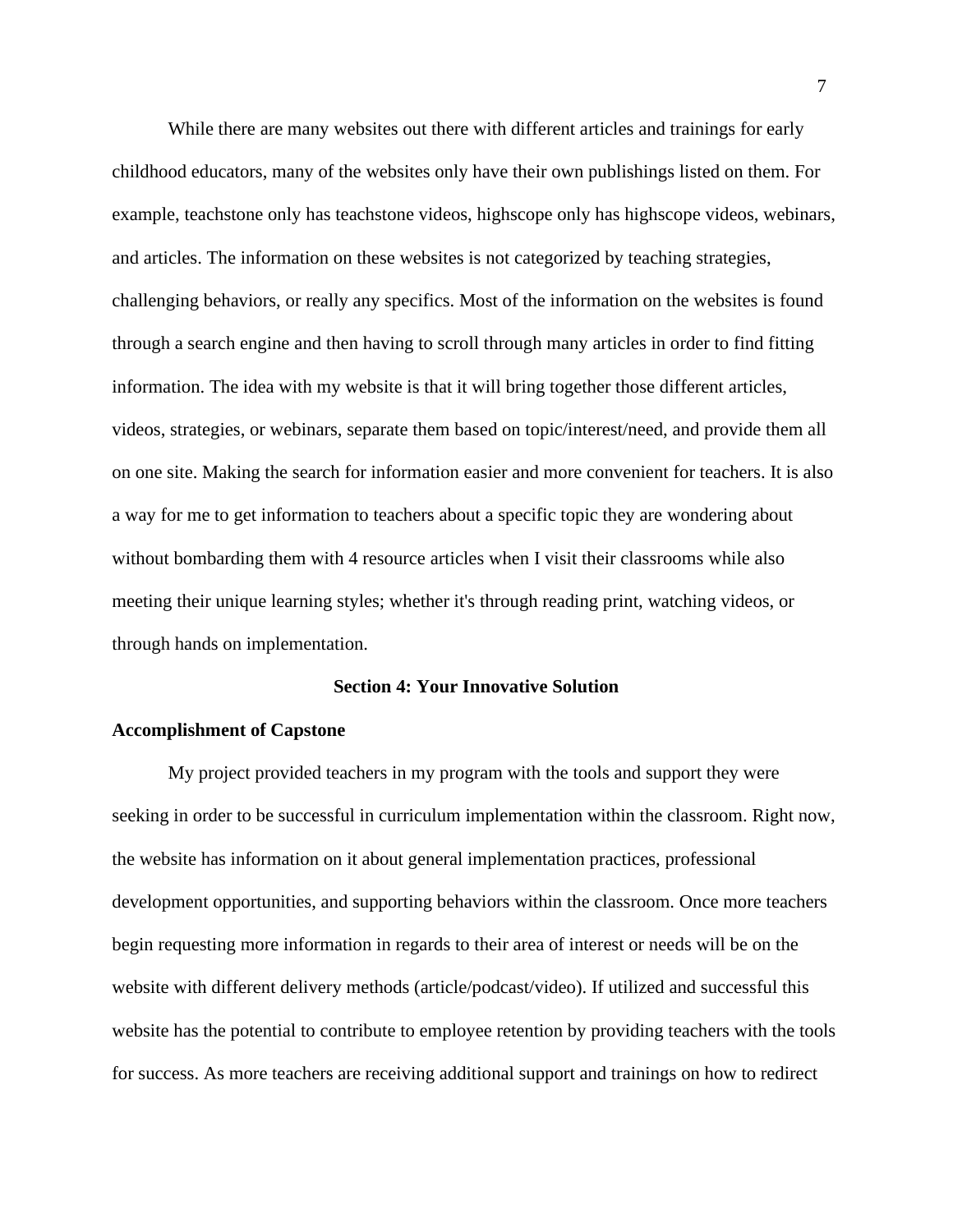behaviors in the classroom, provide active supervision, plan open-ended and highscope appropriate lessons, we can expect to see an increase in observation scores. Teachers are currently requesting more help but due to there only being 3 coaches in the entire region, it can be hard to get out to classrooms in a timely manner. Therefore, this website can provide teachers with the tools/information they are needing vs. having to wait for a coach or having to research it on their own and risk finding ideas/information that doesn't align with our curriculum. This is a different approach to supporting classroom staff in a way that meets their needs and respects their time, it is also a different approach to staff retention (in a poll gathered in the previous year teachers reported feeling like they didn't have enough support).

#### **Innovative Approach to the Problem/Project**

Originally, I had thought of creating an onboarding handbook. Where I would create a due date list for new teachers to help them keep track of all the screeners, parent teacher conferences, lesson dates, home visits, rescreens, etc. I thought this would help teachers feel less overwhelmed with their work load. But, then I thought of current things happening in the classrooms, observations, behaviors, new staff, and strict curriculum expectations. I reflected on how nerve racking it is to be observed and having to read through all the areas that need strengthening, especially as a new teacher. As a coach, I have time to research the curriculum and how to properly implement it in the classroom. But, as a teacher I didn't have this time. I strongly believe that if I go back into the classroom I would be a much better teacher because of the time I have had to grow my understanding. Instead, I can use this to help other teachers grow and be successful. Even though I try to only focus on one thing when I am in the classroom in order to avoid overwhelming the teacher, sometimes the teachers may have a lot of areas that they are wanting more information on. That's where my website comes into place, to provide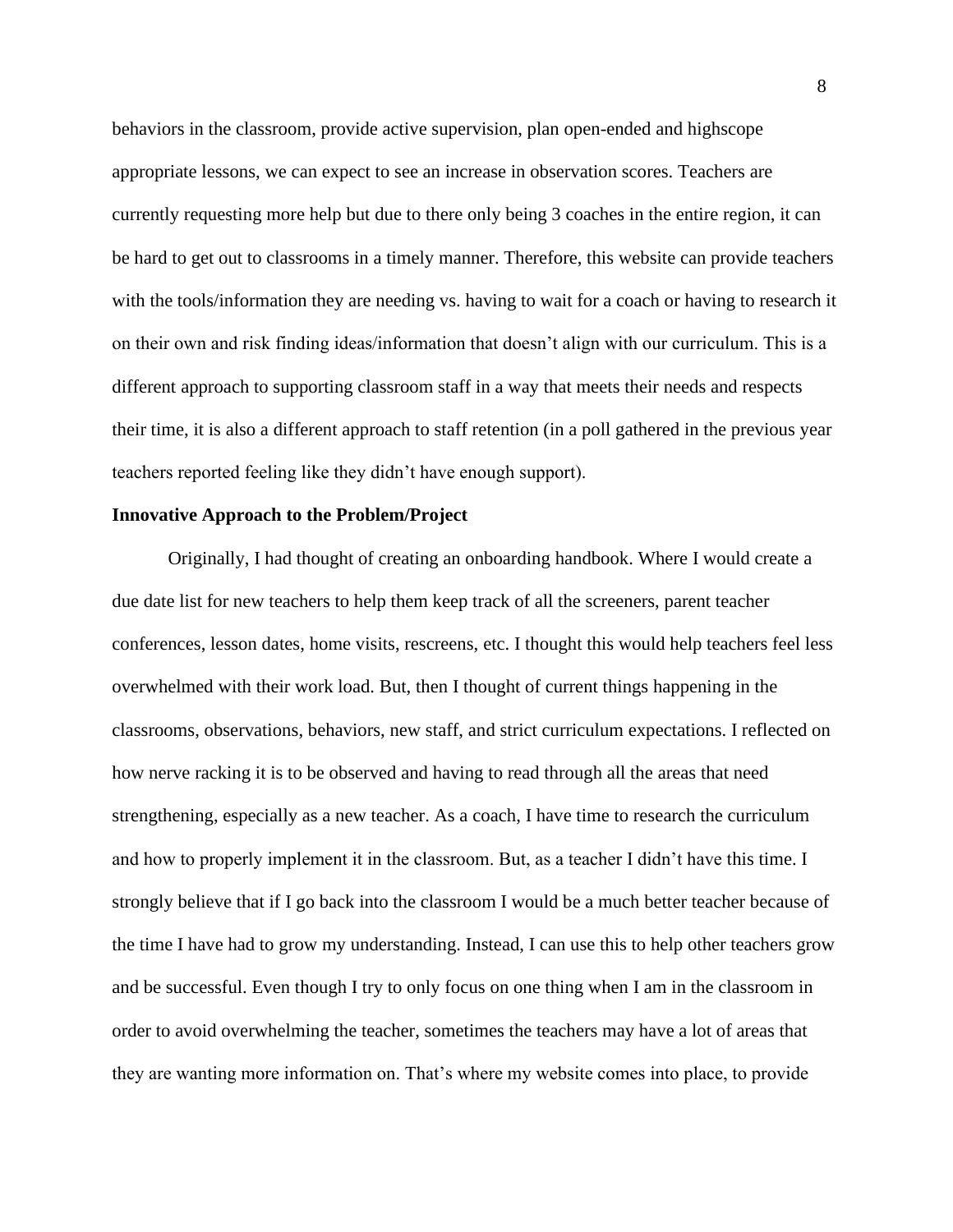them with the additional resources they are seeking without them having to wait on my next visit. While there are already websites that provide professional development and learning opportunities about our curriculum, different information is found on different sites and teachers are redirected to sister sites or teachers are expected to subscribe/register for memberships. With my site I will gather information from the other sites and make them available on one single site vs teachers having to jump around different sites and have 5 window browsers open. This approach is taking things that are available to teachers but putting them in one spot so that they are also easily accessible.

#### **Section 5: Results**

#### **Benefits to Stakeholders**

According to the feedback that I received, my website provided teachers with easy and convenient access to different articles, sites, and lesson plan ideas/activities. One teacher reported, " the site provided clarification on curriculum implementation, some of the why's and how's of what's expected in the classroom". After teachers were observed and received their feedback, they were able to access additional information on the site and think of how to adapt/modify the approach to meet the needs of their classroom and program expectations which provides them with the opportunity to build their understanding, observation scores, and focus on areas that need strengthening. While only 4 teachers looked at the website, 2 of them suggested that I continue adding information and getting it out to more classroom staff in the oncoming school year. Teachers appreciated not having to wait 2-4 weeks to receive information on a topic they were wondering about or wanting more information on, they no longer had to step out of the classroom to search through 3 different sites to find something they were looking for, and they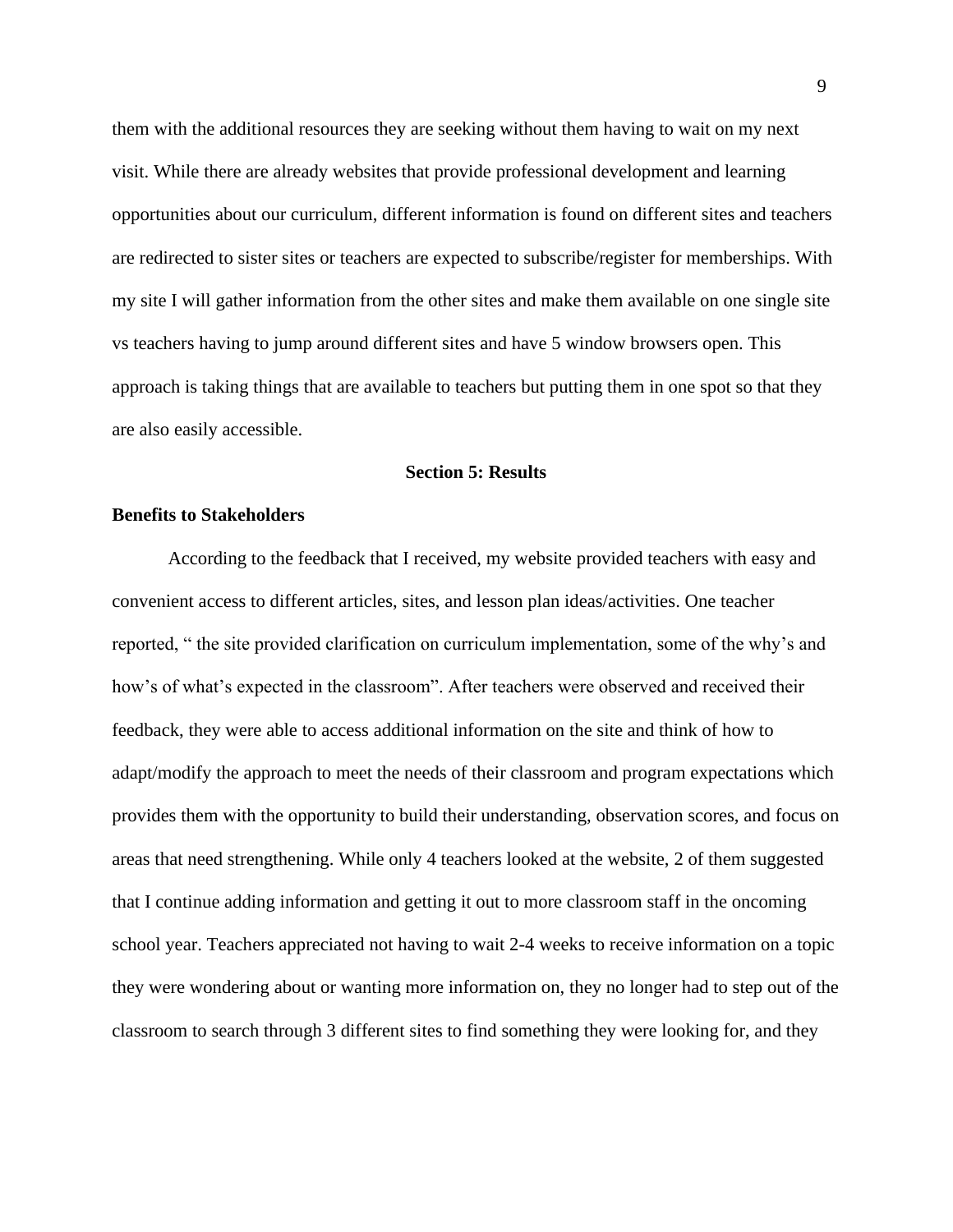have direct links to the three different higher education programs that our employees can get reduced tuition or an education scholarship for.

#### **Impact on Stakeholders**

A lot of the new teachers in the program, especially teachers that begin mid-year, do not receive the training and support those who begin in the beginning of the school year do, therefore they are left having to figure things out as they go. This creates a lot of frustration, overwhelming feelings, and stress because new teachers are expected to implement the curriculum, manage behaviors, and create individualized, developmentally appropriate lesson plans that align with developmental domains. By providing different articles and implementation ideas on an easy to access website vs. the twice a month visits, teachers are able to build their understanding in those different areas that help them build classroom management and provide quality preschool experiences. Teachers are building their understanding and motivation in the classroom by having clear expectations and the tools to meet those expectations. This clear understanding will lead to a positive climate within the classroom by giving teachers the tools to provide supportive and caring interactions in their classrooms, build relationships between children and teachers through proper implementation of feedback loops, responsive interactions, and social and emotional lessons, and increase observation scores by providing specific trainings on areas teachers scored low in.

#### **Section 6: Conclusion**

In summary, I chose to complete my capstone project using an action approach because it allowed me to focus on creating a functional website to support the teachers that I work with by providing a tool where they can conveniently access informational resources about properly implementing our curriculum. The website that I created fit's under the action approach because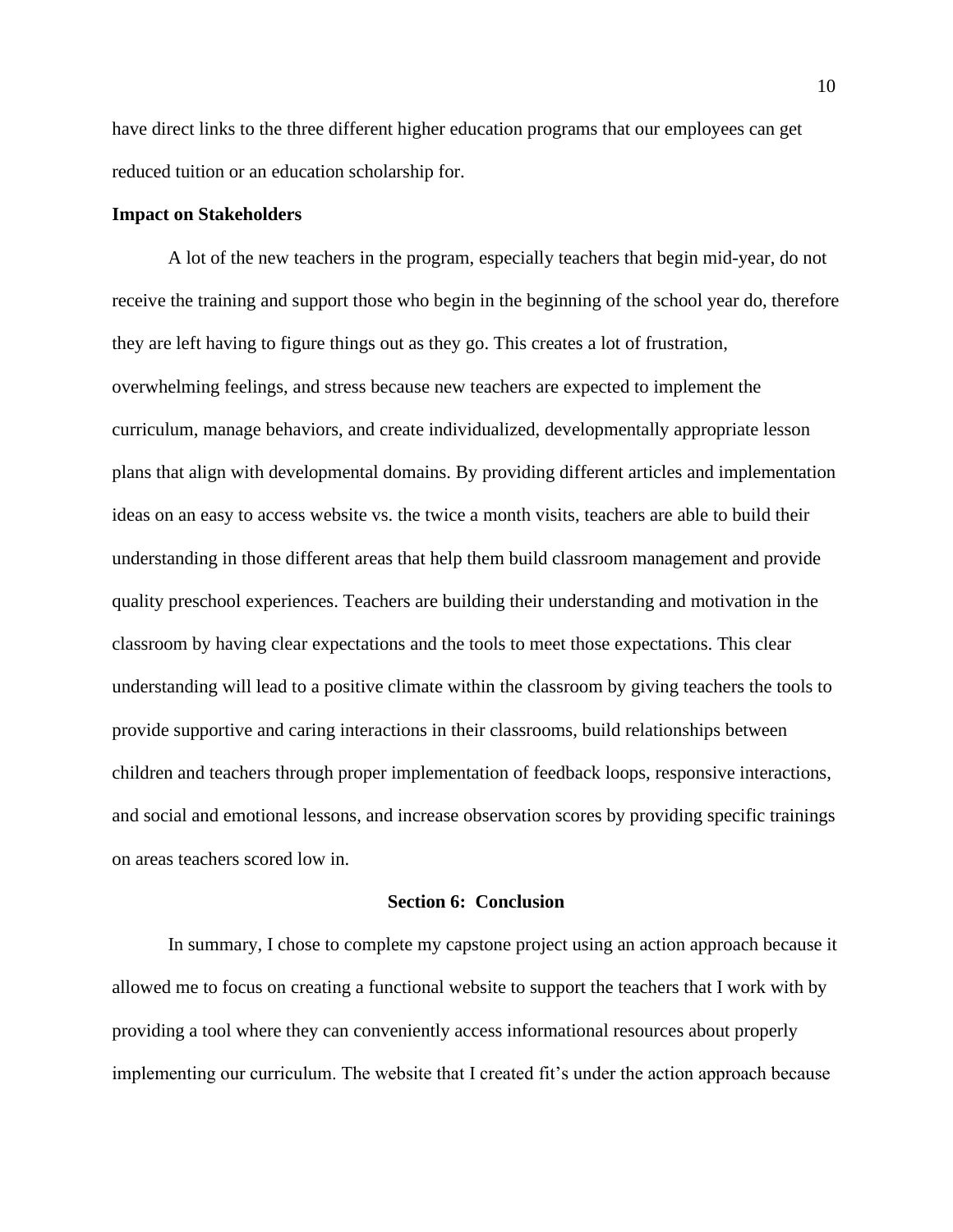it wasn't something that was solely researched or something that I collaborated with a foundation on. It was something that I actively worked on, on my own, and modified after receiving feedback. Working towards the completion of my capstone I gained many new skills such as, how to create a functioning website, add buttons that navigated to different pages on the site, added pages with buttons to external links, organization on a website for the page to flow, and convert PDF files to JPEG files. Aside from technological skills, I also gained a better understanding of the different curriculums my program implements and program expectations. The teacher's I work with have reported that the website has benefited them by helping them gain a better understanding of what it meant to redirect children, share control within the classroom, professional development opportunities, and how to improve observation scores by improving interactions within the classroom. Since sharing my website with teacher I have seen less incident reports, a decrease in aggressive behaviors within the classroom, strengthened teacher-child relationships, and more open-ended adn child-led activities happening. The different skills that I acquired were image conversation skills, introductory website development, gained research skills, knowledge of the highscope curriculum, communication skills, and organizational skills. This is a step towards supporting the teachers in my program by providing them with the tools for success.

#### **References**

Chase, Eric. "Teaching Resources Are More Important than Ever. Here's Why." *Medium*, Edmodo, 17 Sept. 2018, [https://medium.com/edmodoblog/teaching-resources-are-more](https://medium.com/edmodoblog/teaching-resources-are-more-important-than-ever-heres-why-845c8e16f4fb)[important-than-ever-heres-why-845c8e16f4fb.](https://medium.com/edmodoblog/teaching-resources-are-more-important-than-ever-heres-why-845c8e16f4fb)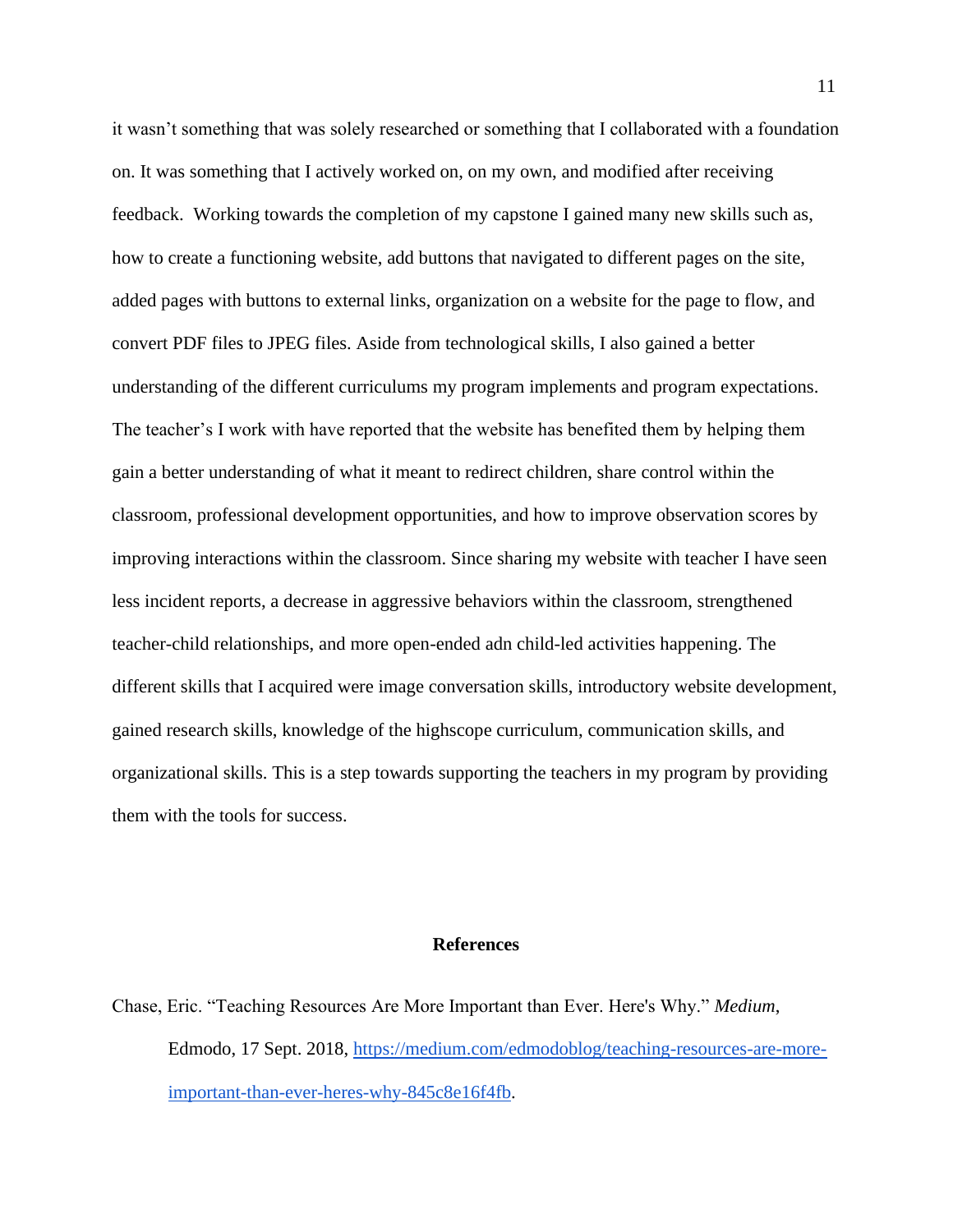Hamre, B. K., Partee, A., & Mulcahy, C. (2017). Enhancing the impact of professional development in the context of preschool expansion. *AERA Open*, *3*(4), 233285841773368. https://doi.org/10.1177/2332858417733686

Morin, Amanda. "Understanding Behavior as Communication: A Teacher's Guide." *Understood*, Understood, 21 Jan. 2020, [https://www.understood.org/articles/en/understanding](https://www.understood.org/articles/en/understanding-behavior-as-communication-a-teachers-guide?utm_source=google-search-nongrant&utm_medium=paid&utm_campaign=evrgrn-mar21-edu&gclid=Cj0KCQiAi9mPBhCJARIsAHchl1zi6tEgWWuDoXsz9hPnuluMjwnc5ugghr6qwUKZnHrj2wPi571lOp4aArAuEALw_wcB)[behavior-as-communication-a-teachers-guide?utm\\_source=google-search](https://www.understood.org/articles/en/understanding-behavior-as-communication-a-teachers-guide?utm_source=google-search-nongrant&utm_medium=paid&utm_campaign=evrgrn-mar21-edu&gclid=Cj0KCQiAi9mPBhCJARIsAHchl1zi6tEgWWuDoXsz9hPnuluMjwnc5ugghr6qwUKZnHrj2wPi571lOp4aArAuEALw_wcB)[nongrant&utm\\_medium=paid&utm\\_campaign=evrgrn-mar21](https://www.understood.org/articles/en/understanding-behavior-as-communication-a-teachers-guide?utm_source=google-search-nongrant&utm_medium=paid&utm_campaign=evrgrn-mar21-edu&gclid=Cj0KCQiAi9mPBhCJARIsAHchl1zi6tEgWWuDoXsz9hPnuluMjwnc5ugghr6qwUKZnHrj2wPi571lOp4aArAuEALw_wcB) [edu&gclid=Cj0KCQiAi9mPBhCJARIsAHchl1zi6tEgWWuDoXsz9hPnuluMjwnc5ugghr](https://www.understood.org/articles/en/understanding-behavior-as-communication-a-teachers-guide?utm_source=google-search-nongrant&utm_medium=paid&utm_campaign=evrgrn-mar21-edu&gclid=Cj0KCQiAi9mPBhCJARIsAHchl1zi6tEgWWuDoXsz9hPnuluMjwnc5ugghr6qwUKZnHrj2wPi571lOp4aArAuEALw_wcB) [6qwUKZnHrj2wPi571lOp4aArAuEALw\\_wcB.](https://www.understood.org/articles/en/understanding-behavior-as-communication-a-teachers-guide?utm_source=google-search-nongrant&utm_medium=paid&utm_campaign=evrgrn-mar21-edu&gclid=Cj0KCQiAi9mPBhCJARIsAHchl1zi6tEgWWuDoXsz9hPnuluMjwnc5ugghr6qwUKZnHrj2wPi571lOp4aArAuEALw_wcB)

- Stone, J. (2022, April 18). *Dealing with the stress of the classroom: Early childhood special education teachers and job burnout*. University of Nevada, Reno. Retrieved April 24, 2022, from<https://www.unr.edu/nevada-today/news/2022/teacher-job-burnout>
- Townsend, Eve, and Carmin Issa. "The Heart of Great Teaching in Head Start." *Teachstone.com*, 2022 Teachstone Training, LLC, [http://info.teachstone.com/webinar](http://info.teachstone.com/webinar-the-heart-of-great-teaching-in-head-start)[the-heart-of-great-teaching-in-head-start.](http://info.teachstone.com/webinar-the-heart-of-great-teaching-in-head-start)
- Teachstone Inc., a Certified B Corporation®. "Teachstone Blog: Class & Effective Teaching Strategies: Head Start." *Teachstone Blog | CLASS & Effective Teaching Strategies*, <https://info.teachstone.com/blog/topic/head-start>
- Weiland, C., McCormick, M., Mattera, S., Maier, M., & Morris, P. (2018). Preschool curricula and professional development features for getting to high-quality implementation at